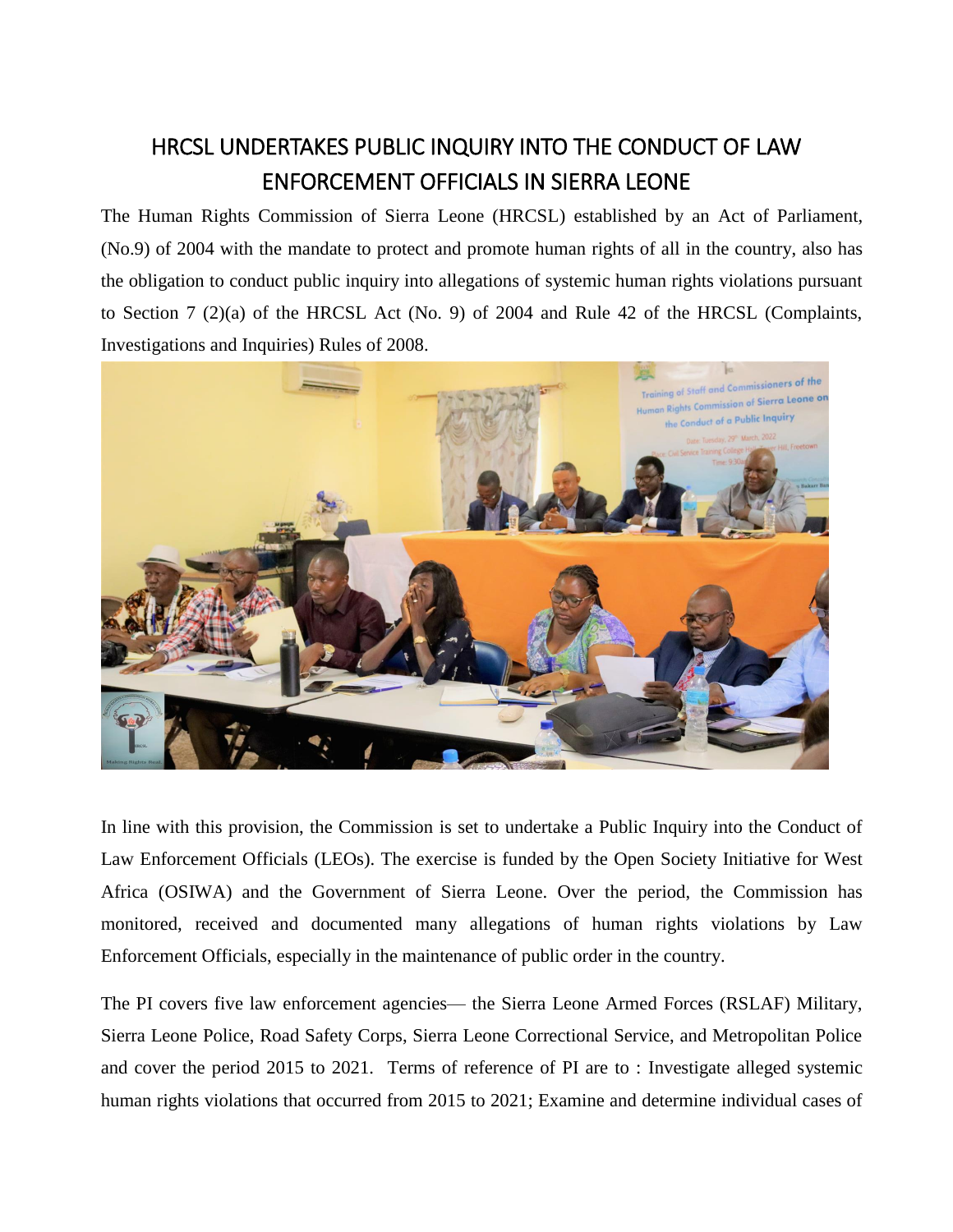victims of alleged human rights violations and abuses; Document, analyze and articulate the human rights issues and violations experienced by affected person(s) as consequence of activities, actions, omissions or negligence of LEOs and private person(s); Produce and publish a report containing key findings, conclusion and recommendations, directives and orders including legal and policy reforms.



In order to lead the Commission in actualizing the goal of the PI, a number of issues have been identified to be determined during the inquiry, which include: whether LEOs used disproportionate force in the execution of their duties contrary to the UN Guiding Principles on the use of Force and Fire Arms; whether there were loss of lives and grievous bodily harm resulting from excessive use of force by LEOs contrary to Section 16 of the Constitution of Sierra Leone, 1991 and Article 4 of the African Charter on Human and Peoples Rights (ACHPR) as well as Article 6 of the International Covenant on Civil and Political Rights (ICCPR); whether the right to property was violated by LEOs in executing their mandate contrary to Section 21 of the Constitution of Sierra Leone, 1991 and Article 14 of the ACHPR; whether individual LEOs and/or their institutions were held accountable for their actions in line with their institutional Codes of Conduct; whether LEOs were in need of further and requisite training in enforcing the law; whether LEOs were provided with requisite logistical and operational resources; whether LEOs lost their lives or sustained grievous bodily harm in the hands of members of the public or individuals while carrying out their lawful duties contrary to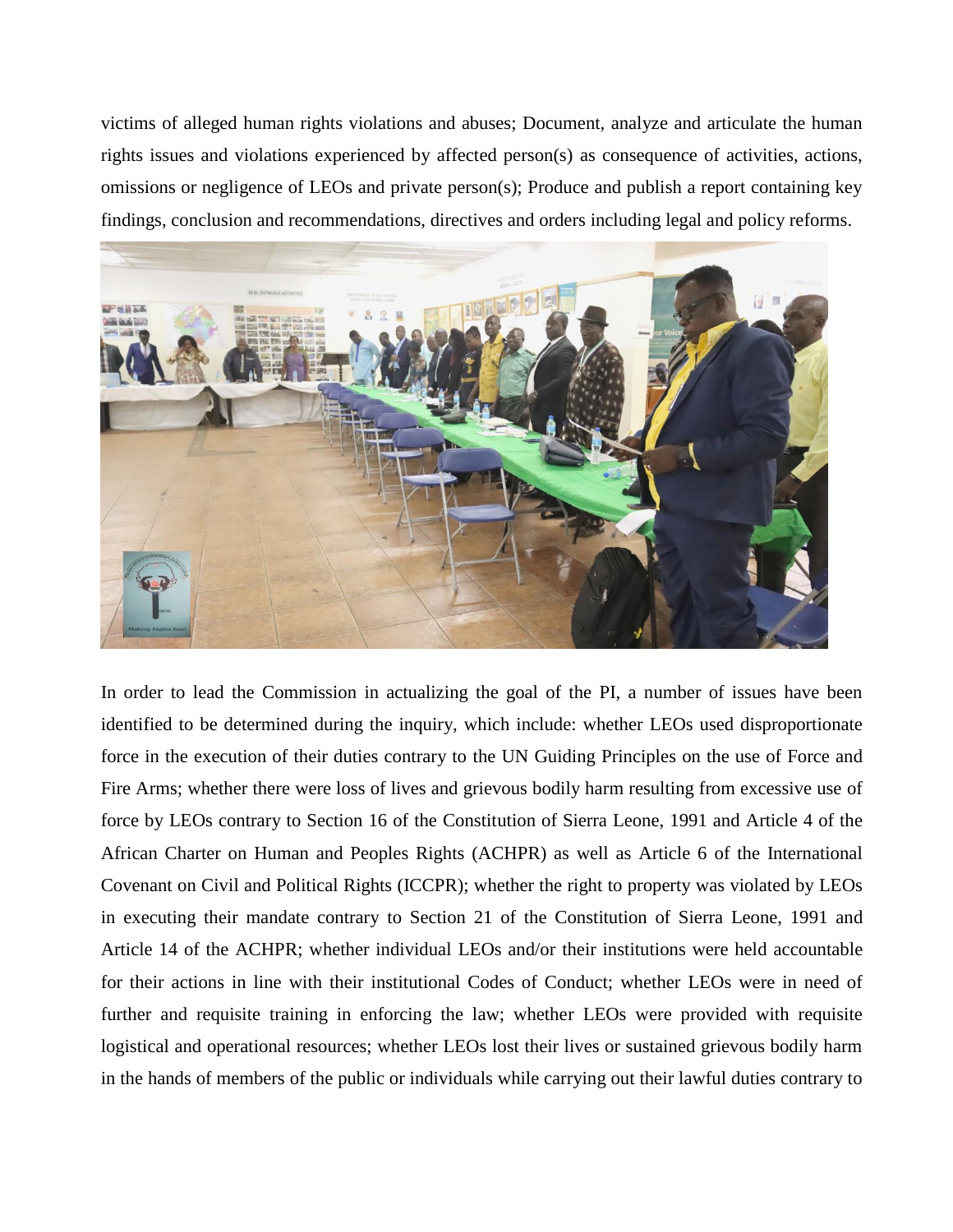Section 16 and 13(j) of the Constitution of Sierra Leone, 1991; and Whether citizens were adequately aware of their rights and responsibilities especially the duty to respect and cooperate with LEOs in the execution of their lawful mandate, among others.



The pre-inquiry stage commenced in January with fruitful engagements with the leadership and management of the targeted LEOs, Internal Affairs Ministry, the Solicitor General in the Ministry of Justice, Office of National Security, the Chief Justice, and the Oversight Committee on Human Rights in Parliament to explain the rationale behind the PI and why their support is needed to ensure a successful process. They pledged their full support to the process.

In order to kick-start the process as required by the Complaints, Investigation and Inquiries Rule, 2008, a press conference announcing the commencement of the PI process was hosted. This was followed by a nationwide media tour to educate and popularize the conduct of the Public Inquiry across the country. The Commission extensively used the media across the country to enlist the interest of victims and survivors from the public as well as from law enforcement officials who may have suffered violence of some sort and over above all to build a strong culture of human rights and eliminate the negative culture of impunity from both sides.